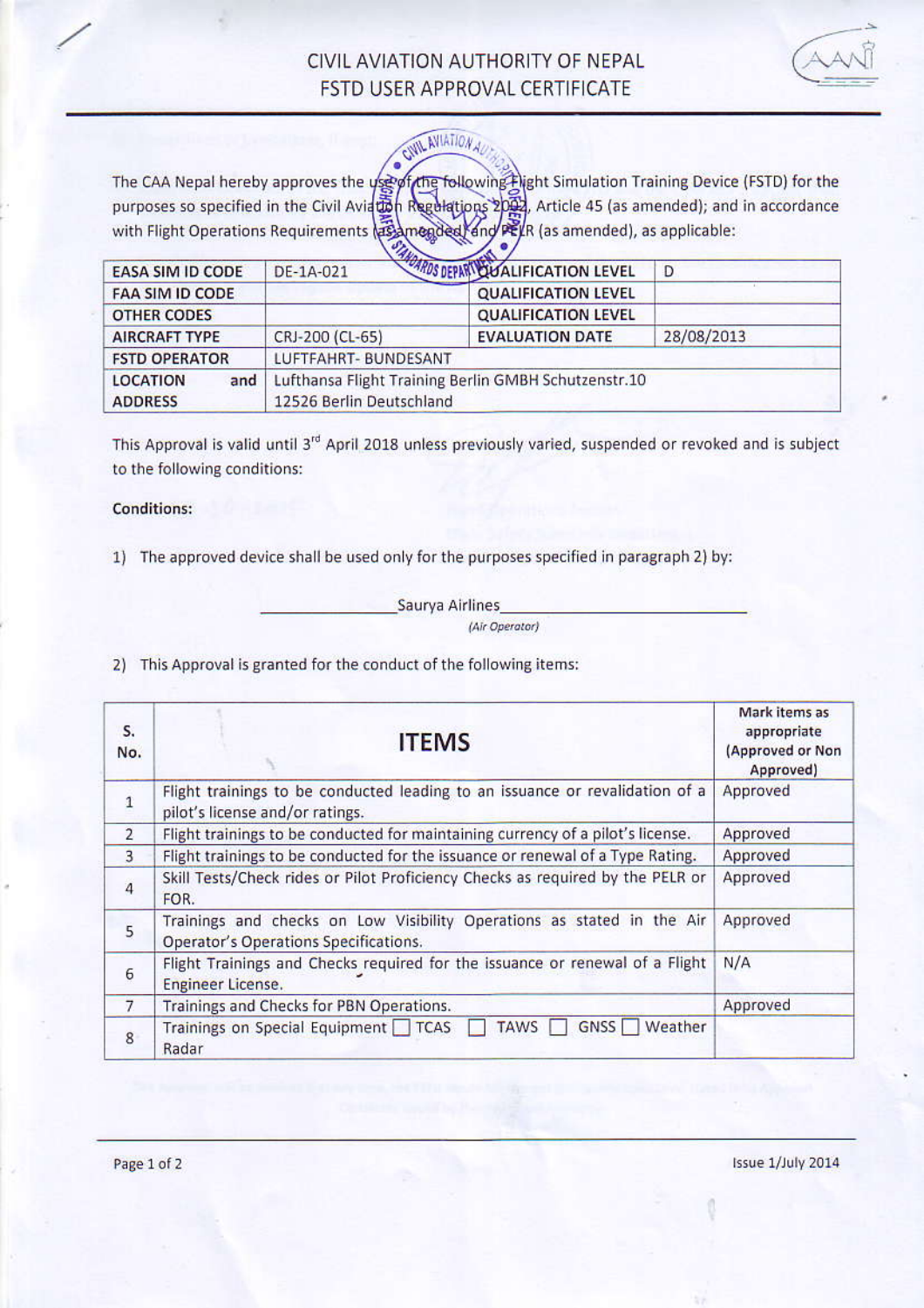## CIVIL AVIATION AUTHORITY OF NEPAL FSTD USER APPROVAL CERTIFICATE



- $3)$ Restrictions or Limitations, if any:
- Difference identified in the User Approval keep between the FyTD and the Operator's aircraft shall  $4)$ be resolved as stated by the Operator's training program
- 5) This Approval is dependent upon the continued qualifications of the FSTD to the Qualification Level specifications and the regular update of the Navigation Database.

Dated:  $19 - 10 - 2015$ 

 $\mathbb{A}^{\mu}$ 

Flight Operations Section **Flight Safety Standards Department** Civil Aviation Authority of Nepal

This Approval will be revoked if at any time, the FSTD would fail to meet the Qualification Level stated in its Approval Certificate issued by the concerned Authority.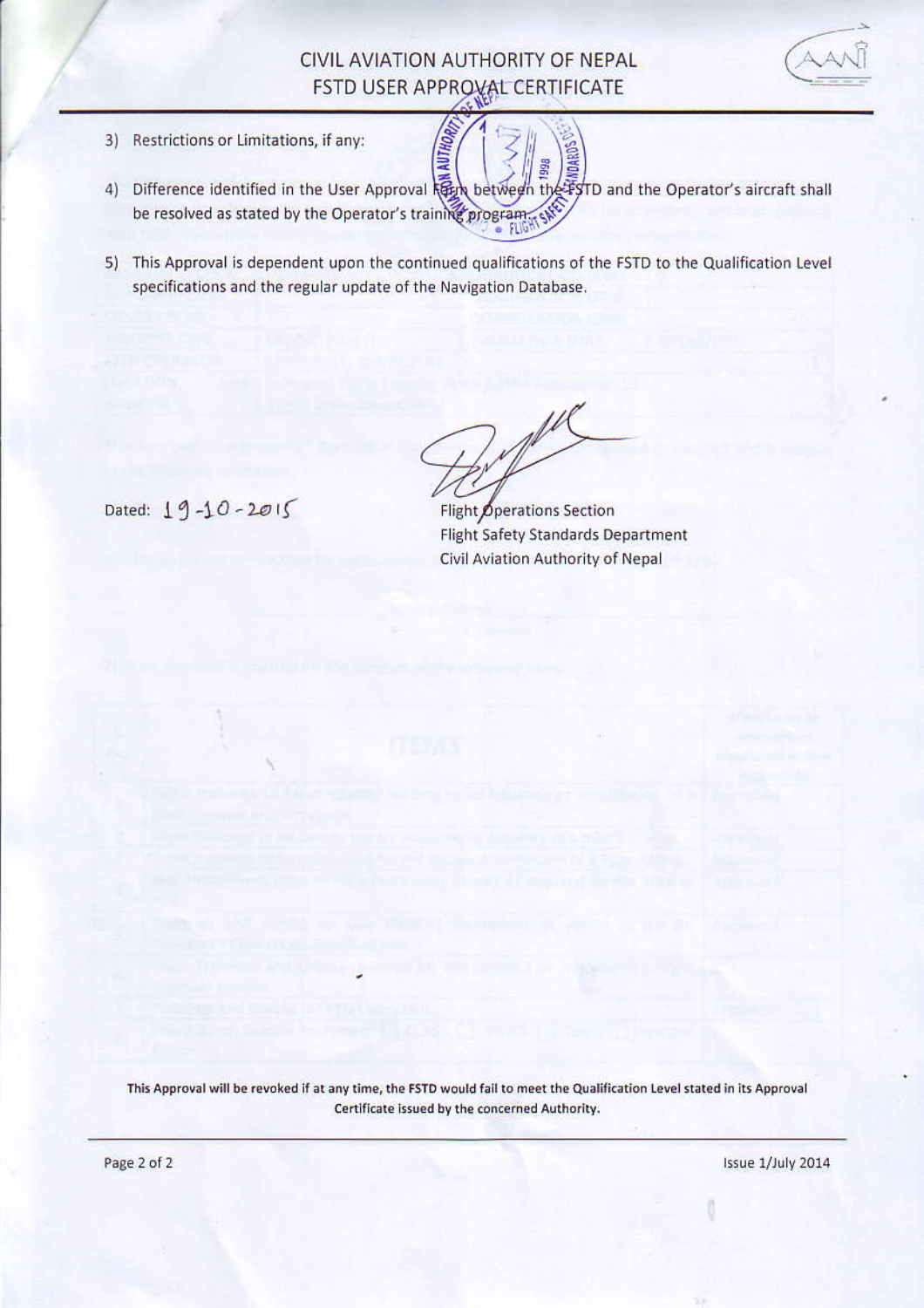

Ref. ESLD-180/072/73

UAB, Baltic Aviation Academy Dariaus ir Gireno str. 21. Vilnius, Lithuania

## Subject:- Validation of Certificate LT.ATO.004

With reference to the application please be informed that the CAA Republic of Lithuania approval Approved Training Organization Certificate LT.ATO.004 has been validated by CAA Nepal.

This validation certificate will remain valid till the original CAA Republic of Lithuania approval remains valid and approval holder shall inform CAA Nepal in case of suspension or revocation of CAA Republic of Lithuania approval.

Raju Shrestha Dy. Director

C.C. CAA Republic of Lithuania caa@caa.lt Please inform CAA Nepal in case of any the approval is suspended or revoked.